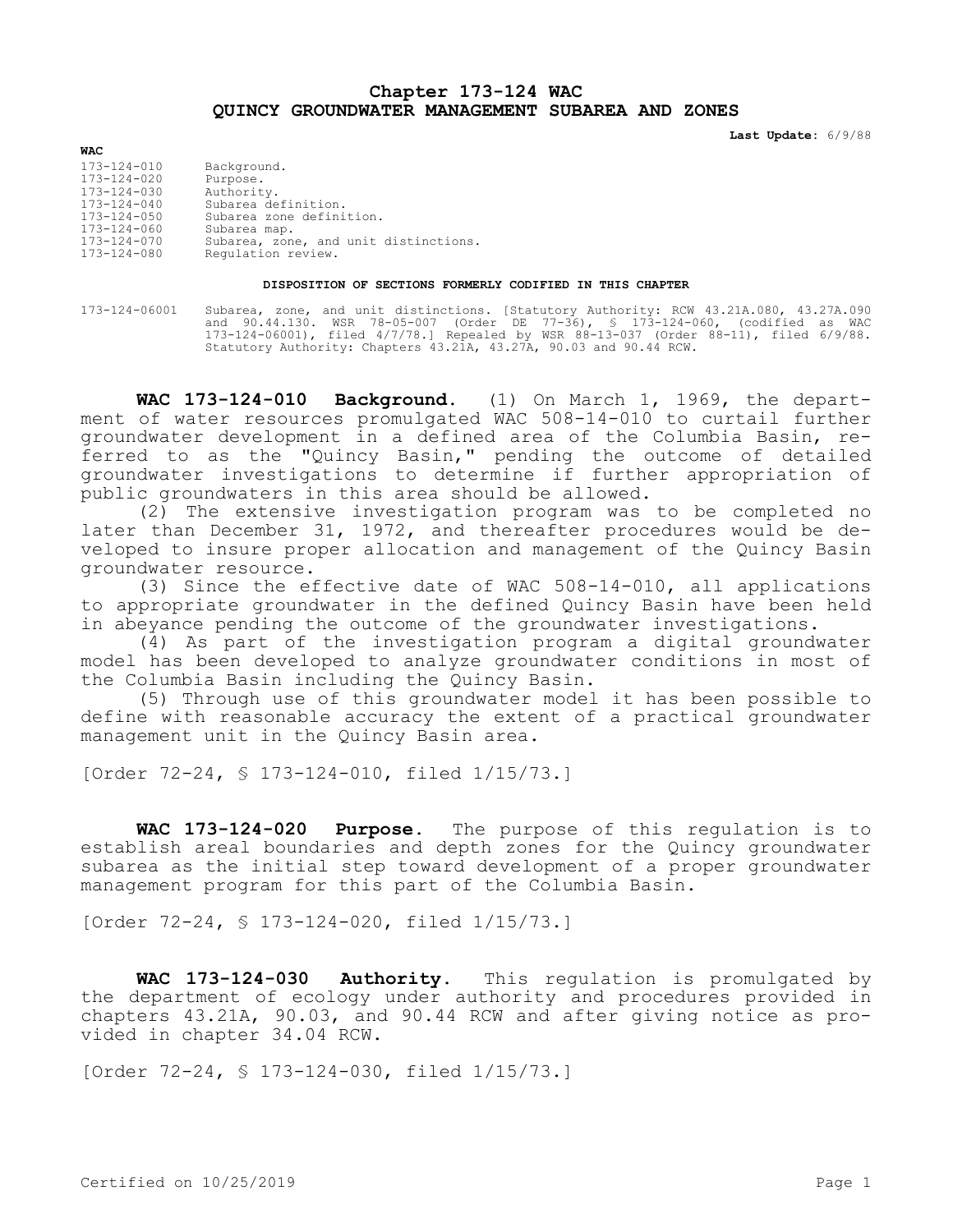**WAC 173-124-040 Subarea definition.** "Quincy groundwater subarea" shall mean those lands lying within the Columbia Basin described as follows:

| Township<br>(North) | Range<br>(East) | <b>Sections</b>                                                                                                                                                     |
|---------------------|-----------------|---------------------------------------------------------------------------------------------------------------------------------------------------------------------|
| 17                  | 23              | 1 thru 4, 11 and 12                                                                                                                                                 |
| 17                  | 24              | 1 thru 16                                                                                                                                                           |
| 17                  | 25              | 1 thru 18 and 24                                                                                                                                                    |
| 17                  | 26              | 1 thru 24                                                                                                                                                           |
| 17                  | 27              | 1 thru 24                                                                                                                                                           |
| 17                  | 28              | $1$ thru $20$                                                                                                                                                       |
| 17                  | 29              | 1 thru 12 and 14 thru 18                                                                                                                                            |
| 17                  | 30              | *1 thru 8, 12, and that part of 9,<br>10, 11, 13 and 14 lying to the<br>right of the center line of the<br>east low canal                                           |
| 17                  | 31              | $*7$ and that part of 5, 6, 8, 17<br>and 18 lying to the right of the<br>center line of the east low canal                                                          |
| 18                  | 22              | 1, 12, and 13                                                                                                                                                       |
| 18                  | 23              | 1 thru 36                                                                                                                                                           |
| 18                  | 24              | 1 thru 36                                                                                                                                                           |
| 18                  | 25              | 1 thru 36                                                                                                                                                           |
| 18                  | 26              | 1 thru 36                                                                                                                                                           |
| 18                  | 27              | 1 thru 36                                                                                                                                                           |
| 18                  | 28              | 1 thru 36                                                                                                                                                           |
| 18                  | 29              | 1 thru 36                                                                                                                                                           |
| 18                  | 30              | *3 thru 10, 15 thru 24, 26 thru<br>36 and that part of 2, 11, 13, 14<br>and 25 lying to the right of the<br>center line of the east low canal                       |
| 18                  | 31              | *That part of 17, 18, 19, 30, and<br>31 lying to the right of the<br>center line of the east low canal                                                              |
| 19                  | 23              | 1 thru 5 and 8 thru 17, 20 thru<br>29 and 31 thru 36                                                                                                                |
| 19                  | 24              | 1 thru 36                                                                                                                                                           |
| 19                  | 25              | 1 thru 36                                                                                                                                                           |
| 19                  | 26              | 1 thru 36                                                                                                                                                           |
| 19                  | 27              | 1 thru 36                                                                                                                                                           |
| 19                  | 28              | 1 thru 36                                                                                                                                                           |
| 19                  | 29              | *5 thru 8, 17 thru 21, 28 thru 33,<br>and that part of 4, 9, 15, 16, 22,<br>23, 27, 34, 35 and 36 lying to<br>the right of the center line of the<br>east low canal |
| 19                  | 30              | *That part of 28 and 31 thru 35<br>lying to the right of the center<br>line of the east low canal                                                                   |
| 20                  | 23              | 1 thru 5 and 8 thru 17, 20 thru<br>29 and 32 thru 36                                                                                                                |
| 20                  | 24              | 1 thru 36                                                                                                                                                           |
| 20                  | 25              | 1 thru 36                                                                                                                                                           |
| 20                  | 26              | 1 thru 36                                                                                                                                                           |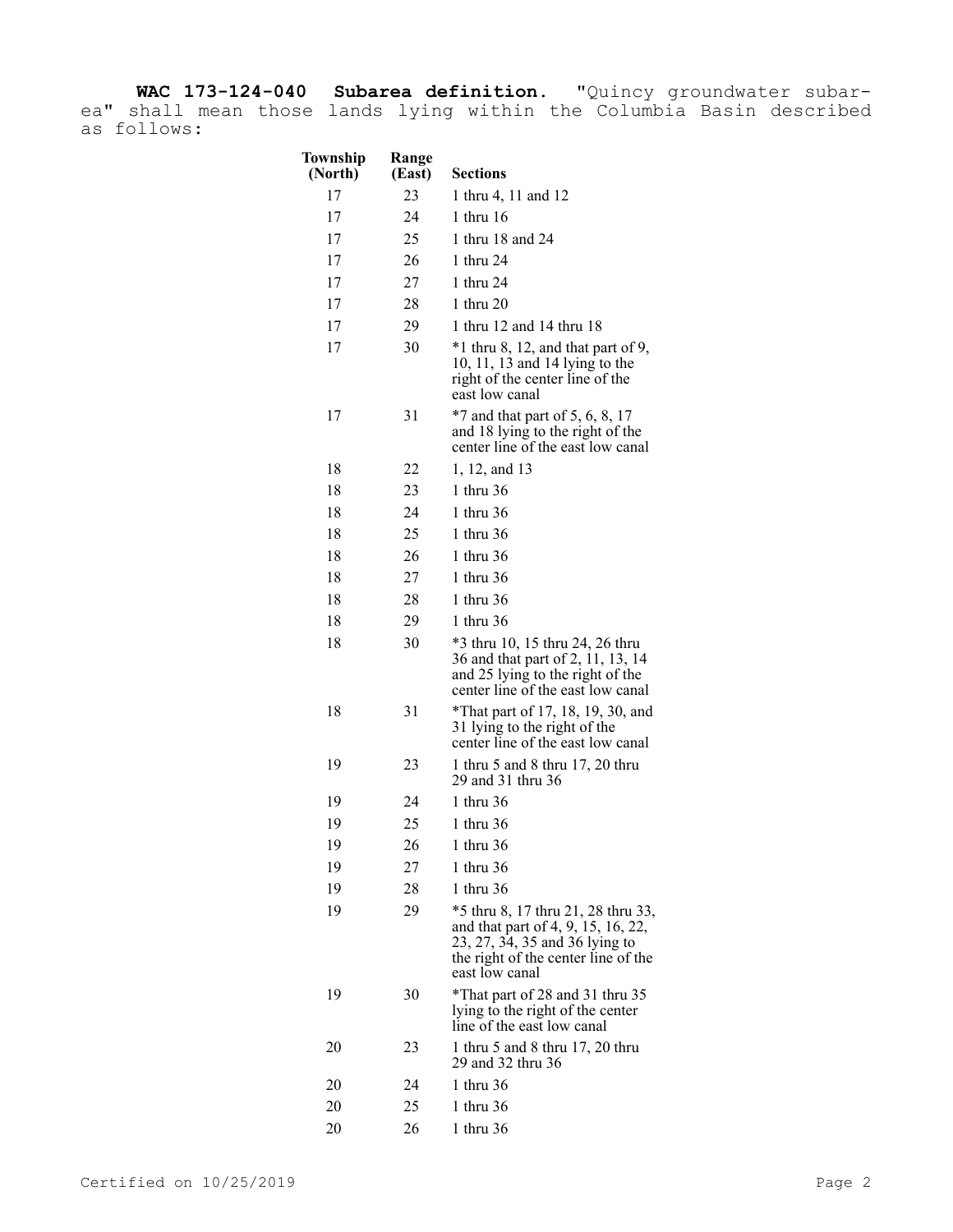| Township<br>(North) | Range<br>(East) | <b>Sections</b>                                                                                                                             |
|---------------------|-----------------|---------------------------------------------------------------------------------------------------------------------------------------------|
| 20                  | 27              | 1 thru 36                                                                                                                                   |
| 20                  | 28              | 1 thru 36                                                                                                                                   |
| 20                  | 29              | *19, 20, 29 thru 32, and that<br>part of 6, 7, 16, 17, 18, 21, 28,<br>and 33 lying to the right of the<br>center line of the east low canal |
| 21                  | 23              | 25 thru 28 and 32 thru 36                                                                                                                   |
| 21                  | 24              | 25 thru 36                                                                                                                                  |
| 21                  | 25              | 24 thru 36                                                                                                                                  |
| 21                  | 26              | 1 thru 4, 9 thru 16 and 19 thru<br>36                                                                                                       |
| 21                  | 27              | 1 thru 36                                                                                                                                   |
| 21                  | 28              | $*5$ thru 9, 13 thru 36 and that<br>part of 3, 4, 9, 10, 11 and 12<br>lying to the right of the center<br>line of the east low canal        |
| 21                  | 29              | *That part of 7, 8, 17, 18, 19,<br>30, and 31 lying to the right of<br>the center line of the east low<br>canal                             |
| 22                  | 26              | 2, 10 thru 16, 21 thru 28 and 33<br>thru 36                                                                                                 |
| 22                  | 27              | 1 thru 4 and 7 thru 36                                                                                                                      |
| 22                  | 28              | *1 thru 11, 31 and that part of<br>18, 19, 29, 30, 32, and 33 lying<br>to the right of the center line of<br>the east low canal             |
| 23                  | 27              | 34 thru 36                                                                                                                                  |
| 23                  | 28              | 31 thru 36                                                                                                                                  |

\*Right and left sides are determined by looking in the downstream direction or direction of flow.

[Order 72-24, § 173-124-040, filed 1/15/73.]

**WAC 173-124-050 Subarea zone definition.** (1) "Quincy unconsolidated zone" shall mean those rock units in the Quincy groundwater subarea lying between ground surface and the top of the uppermost basalt flow.

(2) "Quincy basalt zone" shall mean those rock units in the Quincy groundwater subarea consisting of basalt flows of tertiary age.

[Order 72-24, § 173-124-050, filed 1/15/73.]

**WAC 173-124-060 Subarea map.** "Quincy groundwater subarea" shall include those lands that lie within the heavy outline shown on the following map:

QUINCY GROUNDWATER SUBAREA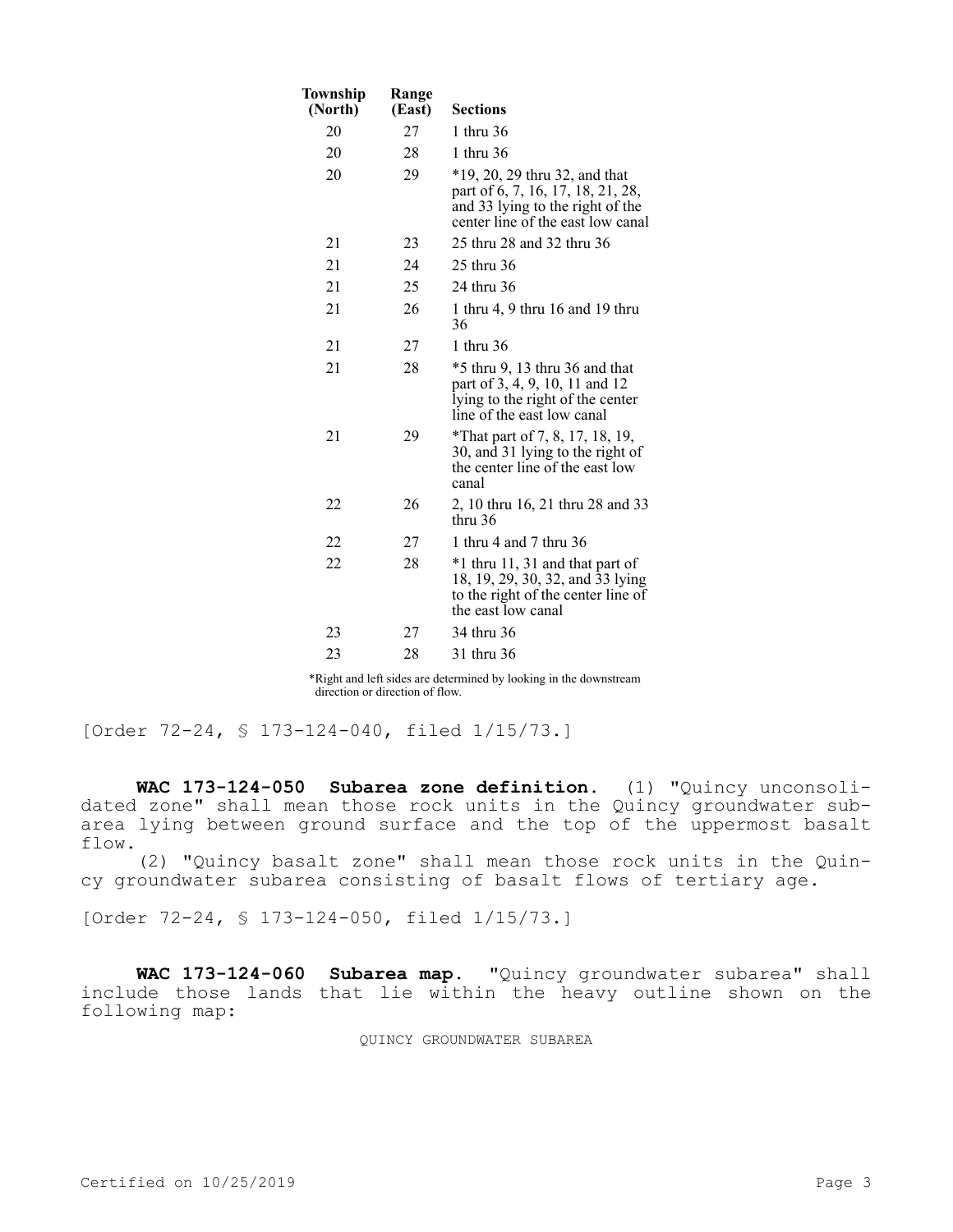

[Order 72-24, § 173-124-060, filed 1/15/73.]

**WAC 173-124-070 Subarea, zone, and unit distinctions.** The Quincy unconsolidated zone and the Quincy basalt zone, defined at WAC 173-124-050, are separate and distinct depth zones, as that term is used in chapter 90.44 RCW. The Quincy unconsolidated zone and the Quincy basalt zone are different than the Quincy shallow management unit and the Quincy deep management unit, which are defined at WAC 173-134-020.

The horizontal boundaries of the Quincy depth zones and the Quincy management units are identical to the exterior boundaries of the Quincy groundwater subarea, and no Quincy depth zone or management unit extends beyond those boundaries, for comprehensive water management purposes. Neither does any depth zone of the Odessa groundwater subarea, as defined at chapter 173-130 WAC, extend beyond the exterior boundaries of the Odessa groundwater subarea, as those are defined and indicated at chapter 173-128 WAC. The bodies of groundwater contained within the exterior boundaries of the Quincy groundwater subarea are considered to be separate and distinct from the bodies of groundwater contained within the exterior boundaries of the Odessa groundwater